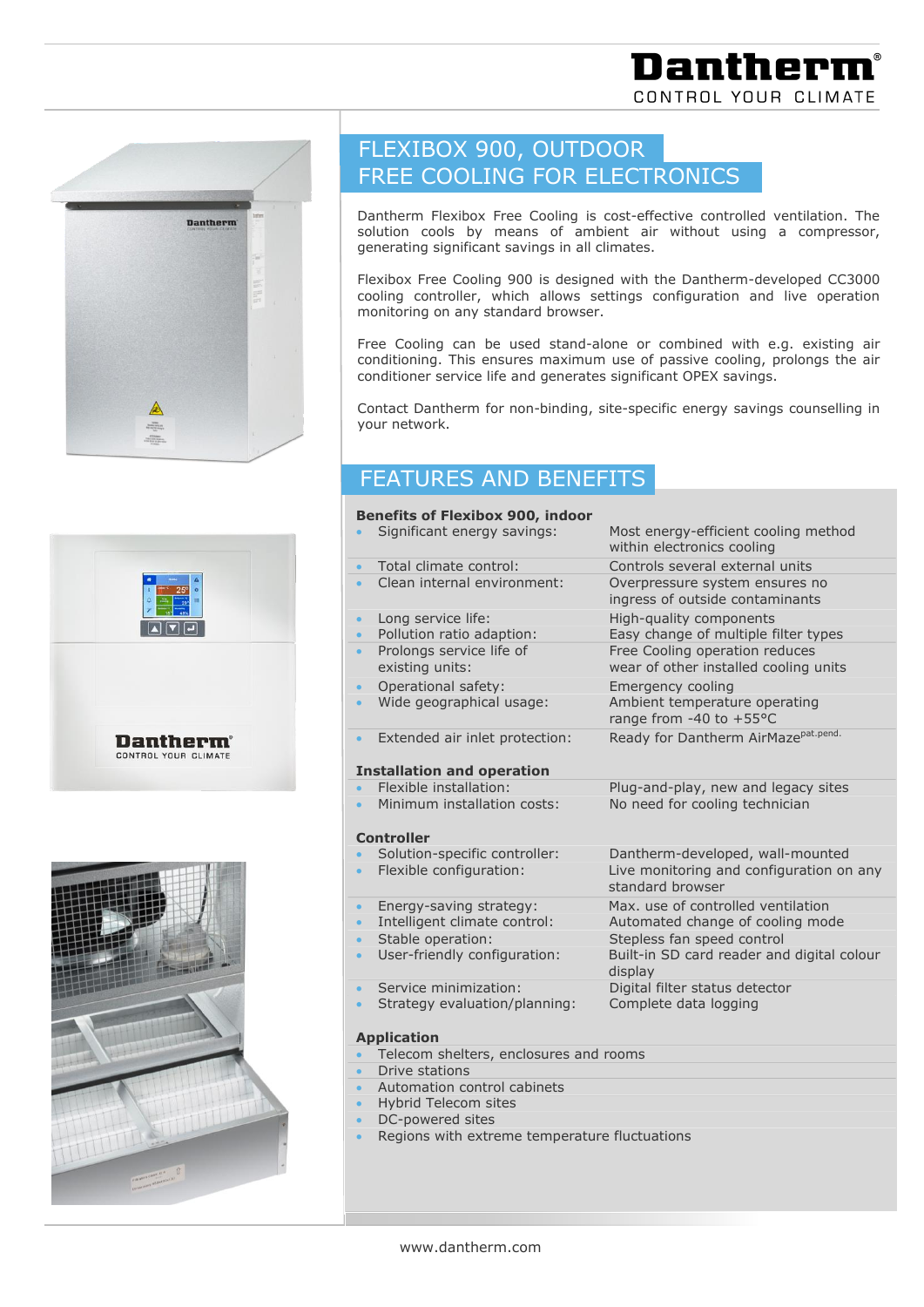## TECHNICAL SPECIFICATIONS FLEXIBOX 900, OUTDOOR

| <b>Product overview</b>                                    | <b>Category</b> |                             |                         |  |
|------------------------------------------------------------|-----------------|-----------------------------|-------------------------|--|
| Flexibox Free Cooling 900, outdoor                         | Free Cooling    |                             |                         |  |
| Item number                                                | 368461          |                             |                         |  |
| Version                                                    |                 | FB900-48V-G4                | FB900-230V-G4           |  |
|                                                            |                 |                             |                         |  |
| <b>Capacity &amp; Performance</b>                          |                 |                             |                         |  |
| Operational temperature range, min./max.                   | $^{\circ}$ C    | $-25$ to $+55$              | $-25$ to $+45$          |  |
| Cooling capacity at ∆t=10°C, 50/80%                        | W               | 4950 / 7210                 | 5370 / 8340             |  |
| Maximum cooling capacity at Δt=10°C, 100%                  | W               | 8140                        | 8610                    |  |
| Airflow, maximum                                           | $m^3/h$         | 2450                        | 2590                    |  |
| Electrical connection                                      | <b>Type</b>     | Phoenix PC 4/2-STF-<br>7.62 | Ensto NAC32S.W          |  |
| Input voltage range                                        | <b>VDC</b>      | 48VDC (42-57VDC)            | 230V AC (200 to<br>277) |  |
| Power consumption 50/80/100%                               | W               | 78/239/366                  | 71/284/400              |  |
| Sound level, 50/80%, 3m distance*                          | dB(A)           | 47/56                       | 49/59                   |  |
| Expected operation life                                    | Min. years      | 10                          | 10                      |  |
| *Sound power 50/80%                                        | dB(A)           | 62/71                       | 64/74                   |  |
| <b>Shipment, Storage &amp; Mounting</b>                    |                 |                             |                         |  |
| Unit dimensions (height×width×depth)                       | mm              | 758 x 503 x 500             |                         |  |
| Net weight                                                 | kg              | 25                          |                         |  |
| Single package weight incl. unit                           | kg              | 28.1                        |                         |  |
| Multi package weight incl. unit (standard pallet, 6 units) | kg              | 192                         |                         |  |
| Single packing dimensions (heightxwidthxdepth)             | mm              | 790 x 530 x 530             |                         |  |
| Multi packing dimensions (heightxwidthxdepth)              | mm              | 1725 x 800 x 1200           |                         |  |
| Storage relative humidity, min./max.                       | <b>RH %</b>     | 0 to 95                     |                         |  |
| Storage temperature, min./max.                             | $\circ$ C       | $-40$ to $+80$              |                         |  |
| Mounting method                                            | Type            | Wall-mounted                |                         |  |
| Service area dimensions                                    | mm              | $500 \times 666$            |                         |  |
| Filter                                                     | Item no.        | 077164                      |                         |  |
| Filter type                                                | Class           | Compact G4                  |                         |  |
| Filter area                                                | m <sup>2</sup>  | 0.75                        |                         |  |
|                                                            |                 |                             |                         |  |
| <b>Controller details</b>                                  |                 |                             |                         |  |
| Dantherm Cooling Controller CC3000                         | Item no.        | 091210                      |                         |  |
| Communication interface                                    | <b>Type</b>     | <b>Ethernet SNMP</b>        |                         |  |
| Mounting method                                            | <b>Type</b>     | Wall-mounted                |                         |  |
| <b>Certifications</b>                                      |                 |                             |                         |  |
| Protection according to EN 60529                           | IP class no.    | X <sub>5</sub>              |                         |  |
| Complies with standards                                    | Code            | EN 60950                    |                         |  |
| Colour                                                     | <b>RAL</b>      | AlZn coated steel plate     |                         |  |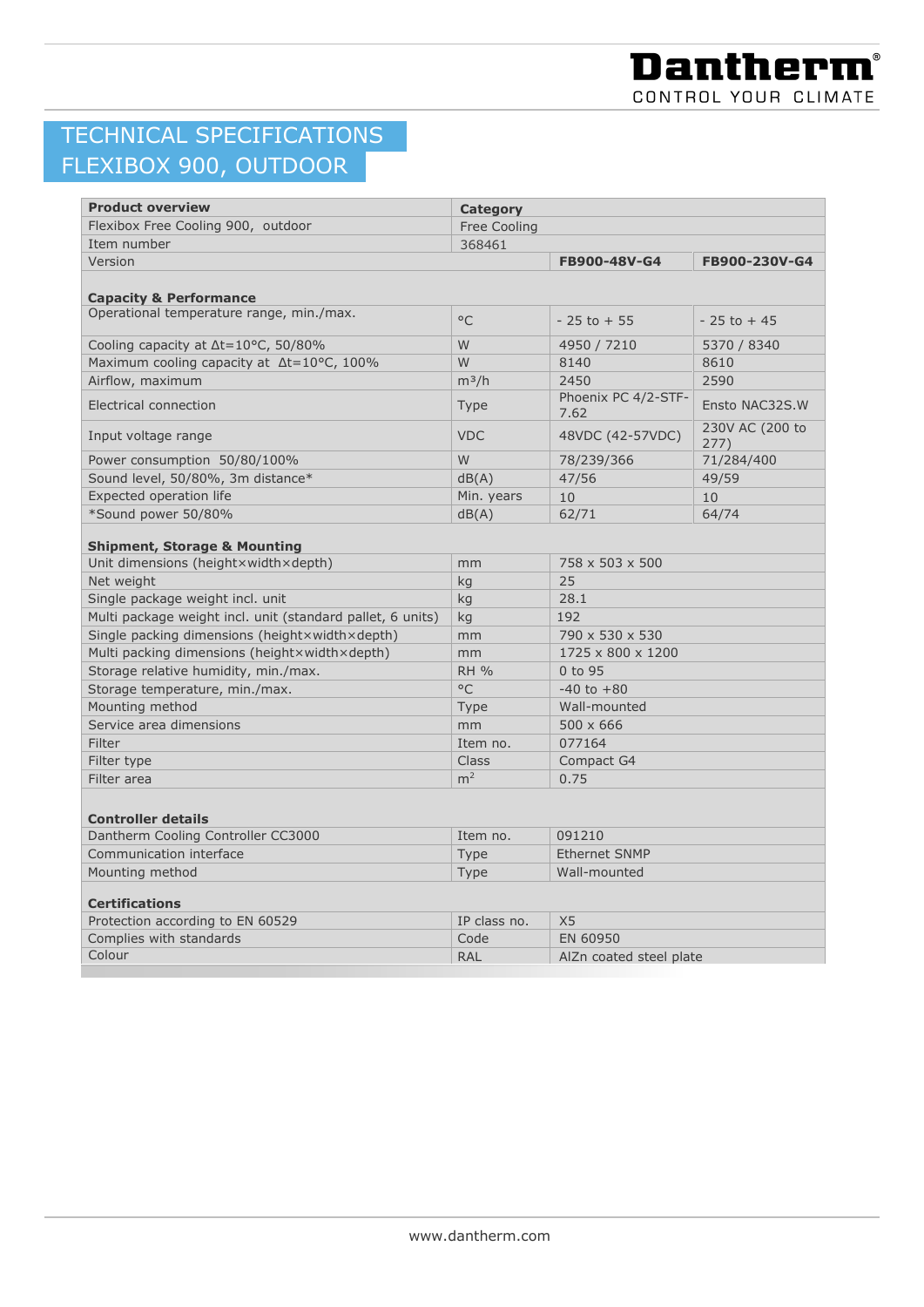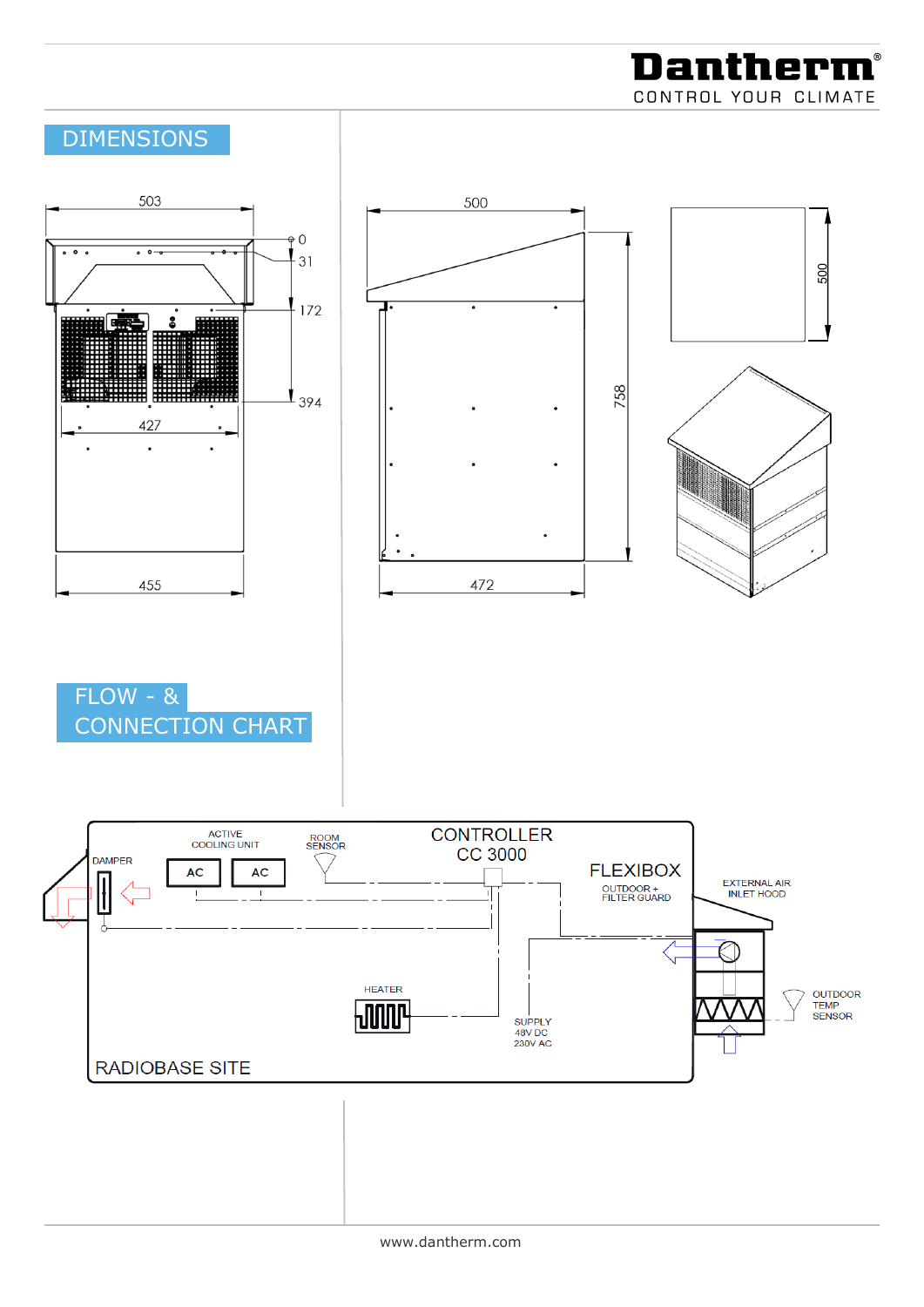### MOUNTING ALTERNATIVES

**Dantherm®** CONTROL YOUR CLIMATE

|                                                                                        | R      |                                                                                                                                                                                                                                                                   | B                                                    |
|----------------------------------------------------------------------------------------|--------|-------------------------------------------------------------------------------------------------------------------------------------------------------------------------------------------------------------------------------------------------------------------|------------------------------------------------------|
|                                                                                        |        |                                                                                                                                                                                                                                                                   |                                                      |
| Mounting type accessories air inlet<br>AirMaze Cube for Outdoor<br>Flexibox, unpainted | 081993 | Mounting type accessories air outlet<br>Motorized damper<br>Opening: [400 x 411mm]<br>Gravity Damper (ABS plastic)<br>Opening: [407 x 407mm<br>Gravity Damper (Aluminium)<br>Opening: [400 x 400mm]<br>AirMaze, painted,<br>with bug screen<br>AirMaze, unpainted | 074603<br>086964<br>299943<br>or<br>086924<br>075575 |
|                                                                                        | b.     |                                                                                                                                                                                                                                                                   | N                                                    |
|                                                                                        |        |                                                                                                                                                                                                                                                                   |                                                      |
|                                                                                        |        | Mounting type accessories air outlet<br>Motorized damper                                                                                                                                                                                                          | 074603                                               |
|                                                                                        |        | Opening: [400 x 411mm]                                                                                                                                                                                                                                            |                                                      |
|                                                                                        |        | Gravity damper (ABS plastic)<br>Opening: [407 x 407mm                                                                                                                                                                                                             | 086964                                               |
|                                                                                        |        | Gravity damper (Aluminum)<br>Opening: [400 x 400mm]                                                                                                                                                                                                               | 299943                                               |
|                                                                                        |        | External rain hood                                                                                                                                                                                                                                                | 299653                                               |
|                                                                                        |        | Measurements: [400 x 400]                                                                                                                                                                                                                                         |                                                      |

www.dantherm.com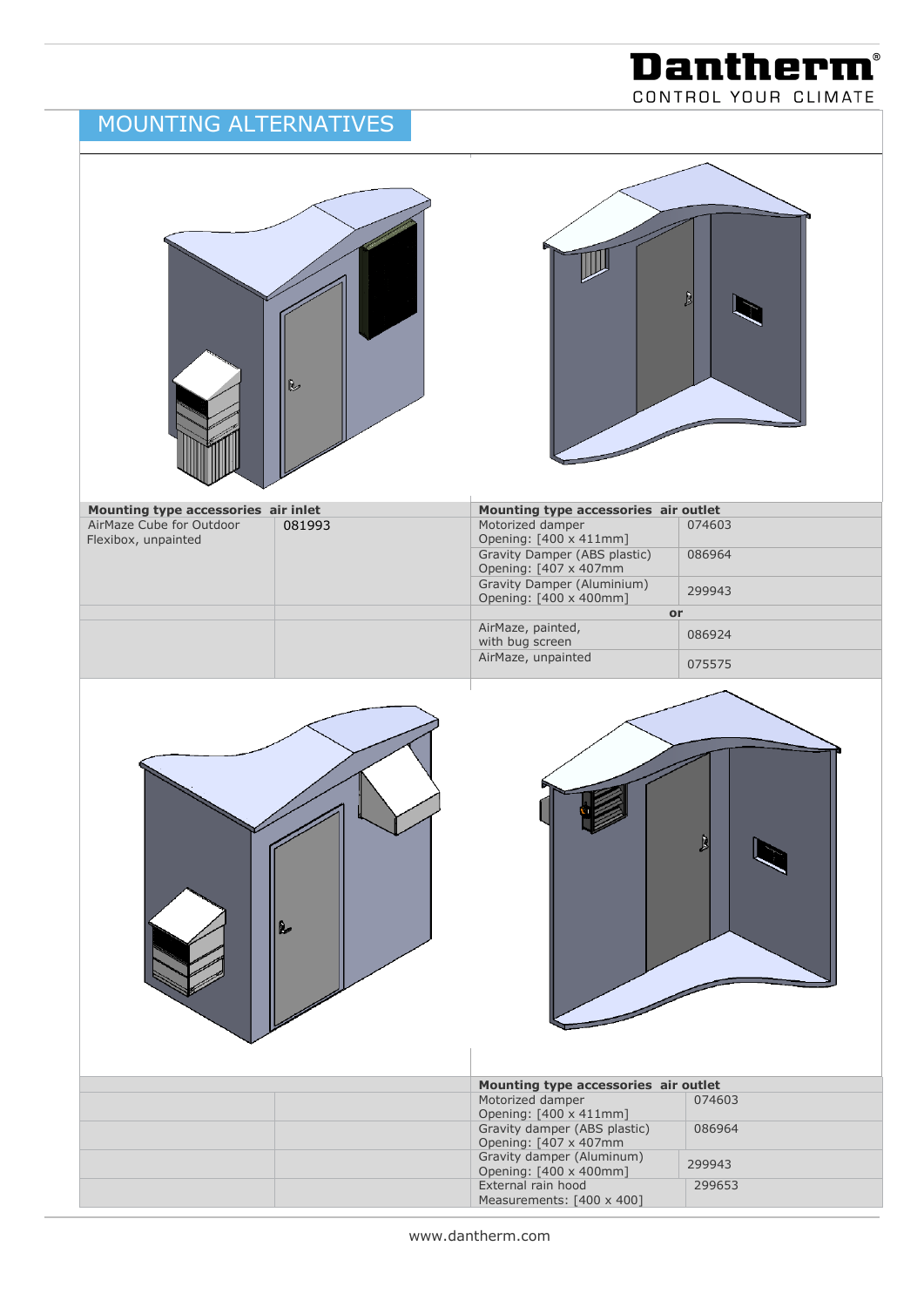|   | CONTROL YOUR CLIMATE                                               |
|---|--------------------------------------------------------------------|
| R | ß                                                                  |
|   | Mounting type accessories air outlet                               |
|   | Motorized damper<br>074603<br>Opening: [400 x 411mm]               |
|   | Gravity damper (ABS plastic)<br>086964<br>Opening: [407 x 407mm    |
|   | Gravity damper (Aluminum)<br>299943<br>Opening: [400 x 400mm]      |
|   | Damper rain/snow protection<br>087317<br>Measurements: [452 x 600] |

**Dantherm®**